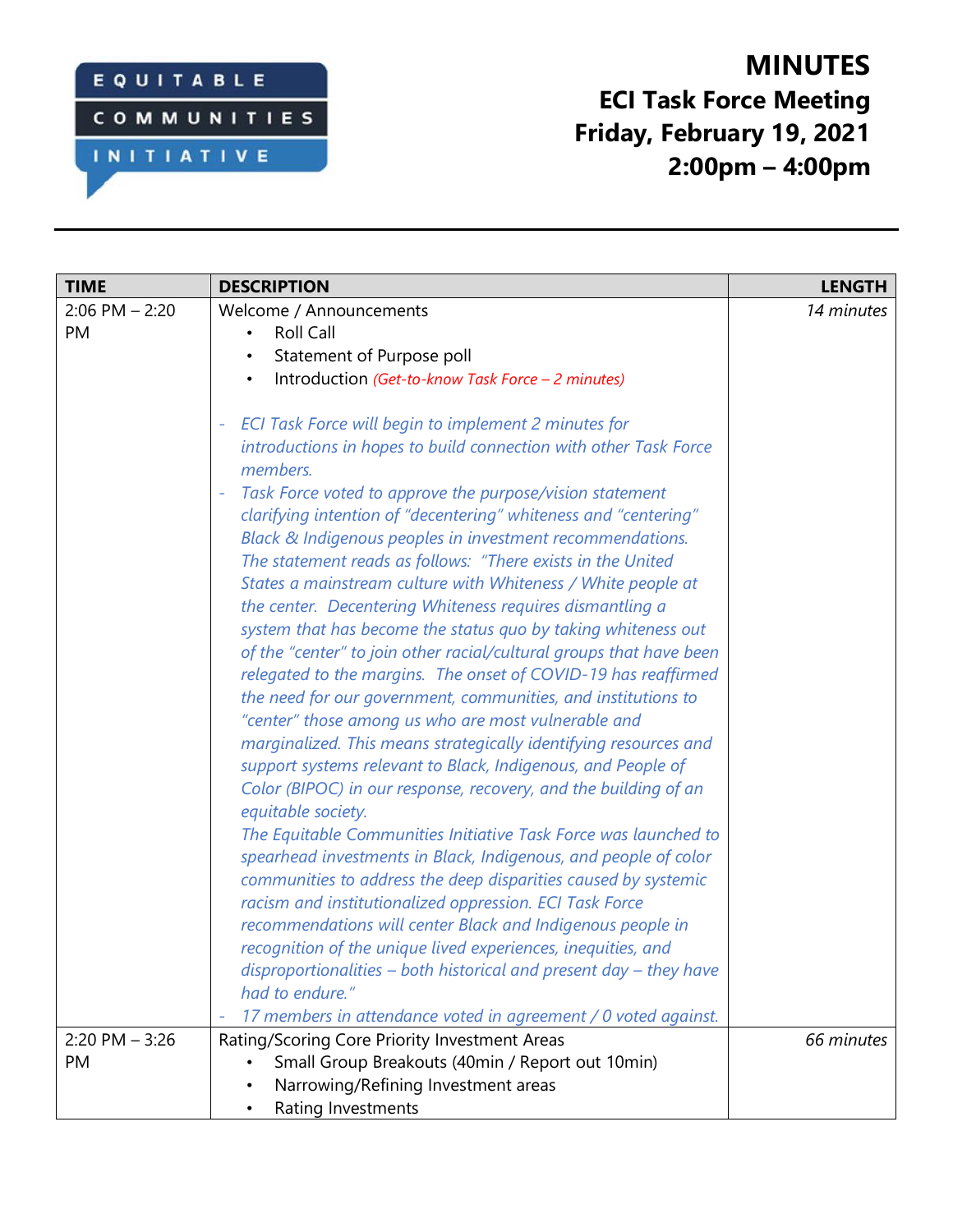|                    | Small group breakouts asked to rank proposed                                                                                      |            |
|--------------------|-----------------------------------------------------------------------------------------------------------------------------------|------------|
|                    | recommendations of four core priority (refer to pre-read chart                                                                    |            |
|                    | attached for tally results)                                                                                                       |            |
|                    | Small group report out:                                                                                                           |            |
|                    | <b>Business Development &amp; Job Training: desire to consolidate</b>                                                             |            |
|                    | priorities into two categories $-$ (1) community land trust & (2)                                                                 |            |
|                    | business / work development, support programs for supporting                                                                      |            |
|                    | the green economy, and support PDA's which includes work                                                                          |            |
|                    | force and business development.                                                                                                   |            |
|                    | <b>Health Disparities: desire for funding for culturally centered</b>                                                             |            |
|                    | $\circ$<br>health models for substance & behavioral health.                                                                       |            |
|                    |                                                                                                                                   |            |
|                    | <b>Educational Disparities: propose investments in anchor</b><br>$\circ$                                                          |            |
|                    | institutions to help consolidate potential recommendations,                                                                       |            |
|                    | create cultural curriculum which provides pressure to the school                                                                  |            |
|                    | board for cultural education, implement alternative education                                                                     |            |
|                    | centered programs for youth with incarceration in their                                                                           |            |
|                    | background, invest in youth summer jobs / internships, and                                                                        |            |
|                    | include undocumented youth in making recommendations.                                                                             |            |
|                    | Affordable Housing: desire to consolidate potential<br>$\circ$                                                                    |            |
|                    | recommendations made, create / invest in socially maintained                                                                      |            |
|                    | and directed housing, suggestion for the city to cosign for leases                                                                |            |
|                    | / provide stipends for housing, provide access to information                                                                     |            |
|                    | regarding affordable housing being built by the cities \$1.7 billion                                                              |            |
|                    | investment announced December 2017.                                                                                               |            |
|                    | Facilitation Team is coordinating presentations with the city                                                                     |            |
|                    | regarding status of investments the city is making in each of the                                                                 |            |
|                    | four core priority areas.                                                                                                         |            |
| $3:26$ PM $- 4:03$ | Community Engagement Framework (refer to pre-read)                                                                                | 37 minutes |
| <b>PM</b>          | Data collection instruments / questions                                                                                           |            |
|                    | <b>COVID Engagement Options</b>                                                                                                   |            |
|                    |                                                                                                                                   |            |
|                    | ECI Task Force presented with potential engagement options:<br>(1) The ECI Task Force can make recommendation to the              |            |
|                    | $\circ$                                                                                                                           |            |
|                    | City of Seattle and then go to the community for further                                                                          |            |
|                    | discussion.                                                                                                                       |            |
|                    | o (2) The ECI Task Force can narrow recommendations, go to                                                                        |            |
|                    | the community for feedback, and then give final                                                                                   |            |
|                    | recommendation to the City of Seattle.                                                                                            |            |
|                    | (3) The ECI Task Force can go to community, make<br>$\circ$                                                                       |            |
|                    | recommendations to the City of Seattle, and then go back to                                                                       |            |
|                    | community for further refinement.                                                                                                 |            |
|                    | The ECI Task Force requested position papers from                                                                                 |            |
|                    | organizations who have already written / researched the key                                                                       |            |
|                    | priority areas.                                                                                                                   |            |
|                    | The Facilitator asked the ECI Task Force to consider ways to be<br>make their work on this project more transparent to community  |            |
|                    |                                                                                                                                   |            |
|                    |                                                                                                                                   |            |
|                    | such as, improving the accessibility to minutes for the public,<br>creating an interactive method for communication, bringing the |            |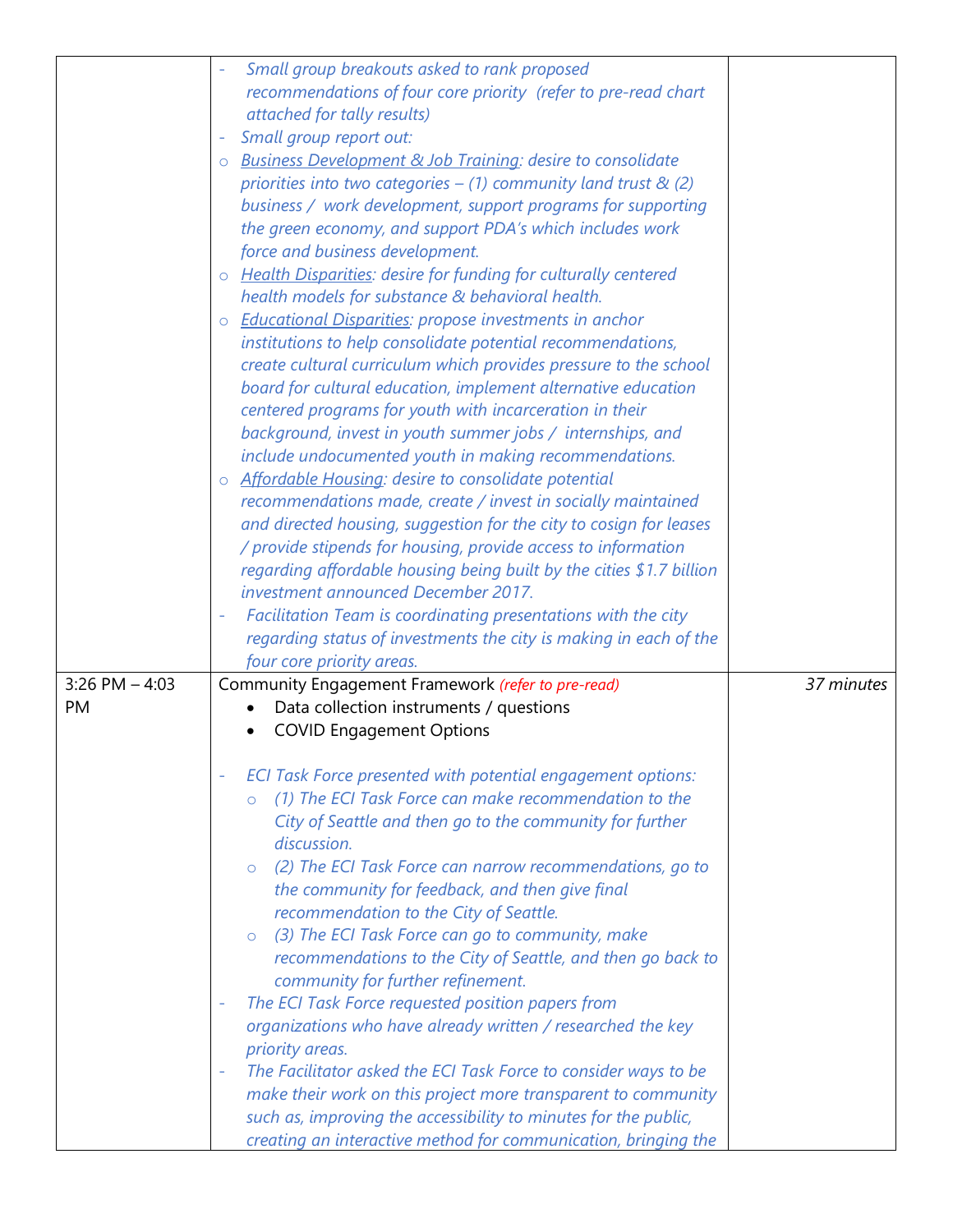|         | information to the community vs. expecting the community to<br>come to the information.                                                                                                     |  |
|---------|---------------------------------------------------------------------------------------------------------------------------------------------------------------------------------------------|--|
|         | Recap & Next Steps<br>The ECI Task Force will consider drafting an explanatory<br>document that can be share with the community regarding<br>their decision making process on this project. |  |
| 4:03 PM | Adjourn                                                                                                                                                                                     |  |

#### Attendance:

Excused Absences:

- Andrea Caupain
- Rizwan Rizwi
- Sharon Williams
- Estella Ortega
- Dr. Sheila Edwards-Lange
- Christina Wong

### Unexcused Absences:

- Maggie Angel Cano
- Michael Tulee
- Michelle Merriweather
- Trish Milnes-Dziko (arrived late)

#### Links Shared:

- [https://durkan.seattle.gov/2020/12/mayor-durkan-announces-additional-investments-in-affordable-housing](https://durkan.seattle.gov/2020/12/mayor-durkan-announces-additional-investments-in-affordable-housing-for-historic-total-of-115-million-in-2020-2/)[for-historic-total-of-115-million-in-2020-2/](https://durkan.seattle.gov/2020/12/mayor-durkan-announces-additional-investments-in-affordable-housing-for-historic-total-of-115-million-in-2020-2/)

#### Slide Deck:

| <b>Whose input to</b><br>solicit?                                                                          | What to explore/listen for?                                                                                                                                                                                                                                                                                                                                                                    | How to get input?                                                                                                                                                 |
|------------------------------------------------------------------------------------------------------------|------------------------------------------------------------------------------------------------------------------------------------------------------------------------------------------------------------------------------------------------------------------------------------------------------------------------------------------------------------------------------------------------|-------------------------------------------------------------------------------------------------------------------------------------------------------------------|
| <b>Colleagues of</b><br><b>Task Force</b><br><b>Members</b><br>Peer<br>Organizations/<br><b>Other CBOs</b> | Do these topic resonate with their experiences?<br>What would they add/delete?<br>How would they prioritize these topics?<br>Do they foresee any challenges to addressing the issue(s)?<br>Which ones provide the best opportunities for synergy with<br>their work?<br>What other organizations/individuals should be part of crafting<br>solutions to these issues?<br>Others??<br>$\bullet$ | 1:1 phone calls<br>Small group zoom<br>meetings<br>In-person (socially<br>distanced)<br>Email<br><b>Survey Monkey</b>                                             |
| <b>Rank &amp; File</b><br>Community<br><b>Members</b>                                                      | How do they experience these barriers/challenges?<br>What has worked well in their communities in addressing these<br>issues?<br>What has not worked?<br>$\bullet$<br>How do they think the community should be engaged in<br>$\bullet$<br>programs/investments in these areas?<br>Others??                                                                                                    | Small group zoom<br>meetings conducted<br>directly with<br><i>individuals</i><br>Small groups zoom<br>meetings conducted<br>by other CBOs<br><b>Survey Monkey</b> |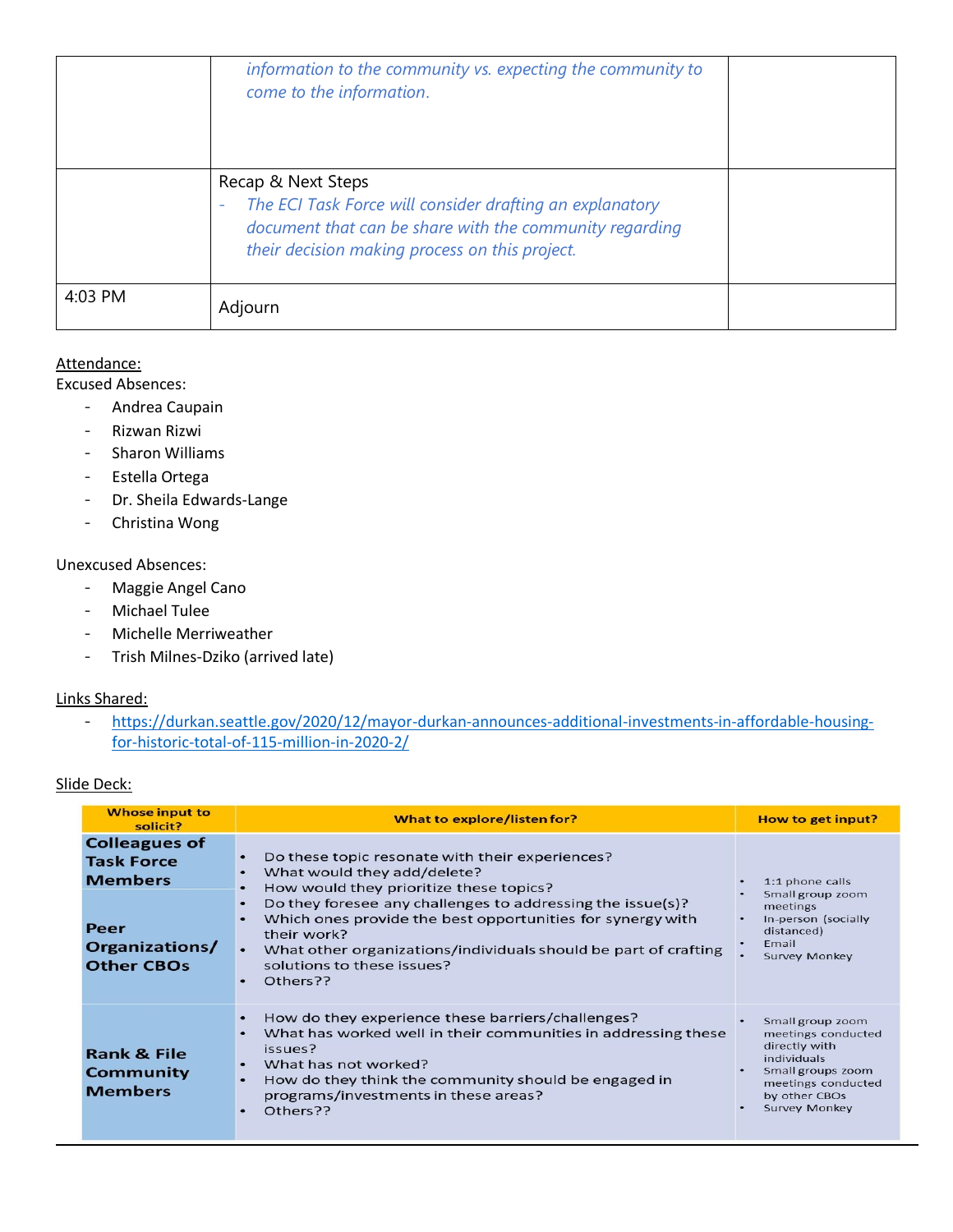# Core Priority Ranking Chart:

| <b>BUSINESS DEVELOPMENT &amp; JOB SECURITY</b> |                                                                                                         |                                                                                                         |                                                                                        |                                                                                                                  |                                                       |
|------------------------------------------------|---------------------------------------------------------------------------------------------------------|---------------------------------------------------------------------------------------------------------|----------------------------------------------------------------------------------------|------------------------------------------------------------------------------------------------------------------|-------------------------------------------------------|
|                                                | <b>Recommendations</b>                                                                                  | <b>Likely to have the</b><br>biggest Impact in<br>the next 3-5 years<br>for BIPOC<br><b>communities</b> | <b>Likely to face the least</b><br>resistance to<br>implement/easy to<br><b>launch</b> | <b>Most likely to</b><br>influence/create<br>biggest long-term<br>transformation for<br><b>BIPOC communities</b> | Likely to get the<br>most Community<br>buy-in/support |
|                                                | Develop public land                                                                                     |                                                                                                         |                                                                                        |                                                                                                                  |                                                       |
|                                                | Provide subsidies,<br>flexible loan funds,<br>grants for BIPOC<br>business startup and<br>entrepreneurs | $\frac{1}{2}$                                                                                           | $\prime$                                                                               |                                                                                                                  |                                                       |
| leases                                         | Get city to co-sign for                                                                                 |                                                                                                         |                                                                                        |                                                                                                                  |                                                       |
|                                                | <b>Provide business</b><br>development training,<br>coaching, incubation                                | $\frac{1}{2}$                                                                                           |                                                                                        |                                                                                                                  |                                                       |
| $\bullet$                                      | Provide financial support<br>for professional<br>development.                                           | $\overline{1}$                                                                                          |                                                                                        |                                                                                                                  |                                                       |
| $\bullet$                                      | <b>Provide business</b><br>startup/development<br>support/training                                      | $\overline{1}$                                                                                          |                                                                                        |                                                                                                                  |                                                       |
| markets for                                    | <b>Promote access to</b><br><b>BIPOC</b> businesses                                                     | $\frac{1}{2}$                                                                                           |                                                                                        |                                                                                                                  |                                                       |
| $\bullet$                                      | Promote storytelling and<br>marketing campaigns<br>about the importance of<br><b>BIPOC businesses</b>   |                                                                                                         |                                                                                        |                                                                                                                  |                                                       |
| youth                                          | Provide trainings,<br>apprenticeships for                                                               | $\prime$                                                                                                |                                                                                        |                                                                                                                  |                                                       |
| $\bullet$<br>justices                          | <b>Support programs</b><br>working to educate &<br>address environmental                                | $\prime$                                                                                                |                                                                                        |                                                                                                                  |                                                       |

**\***Desire to combine 4, 5, 6, and 9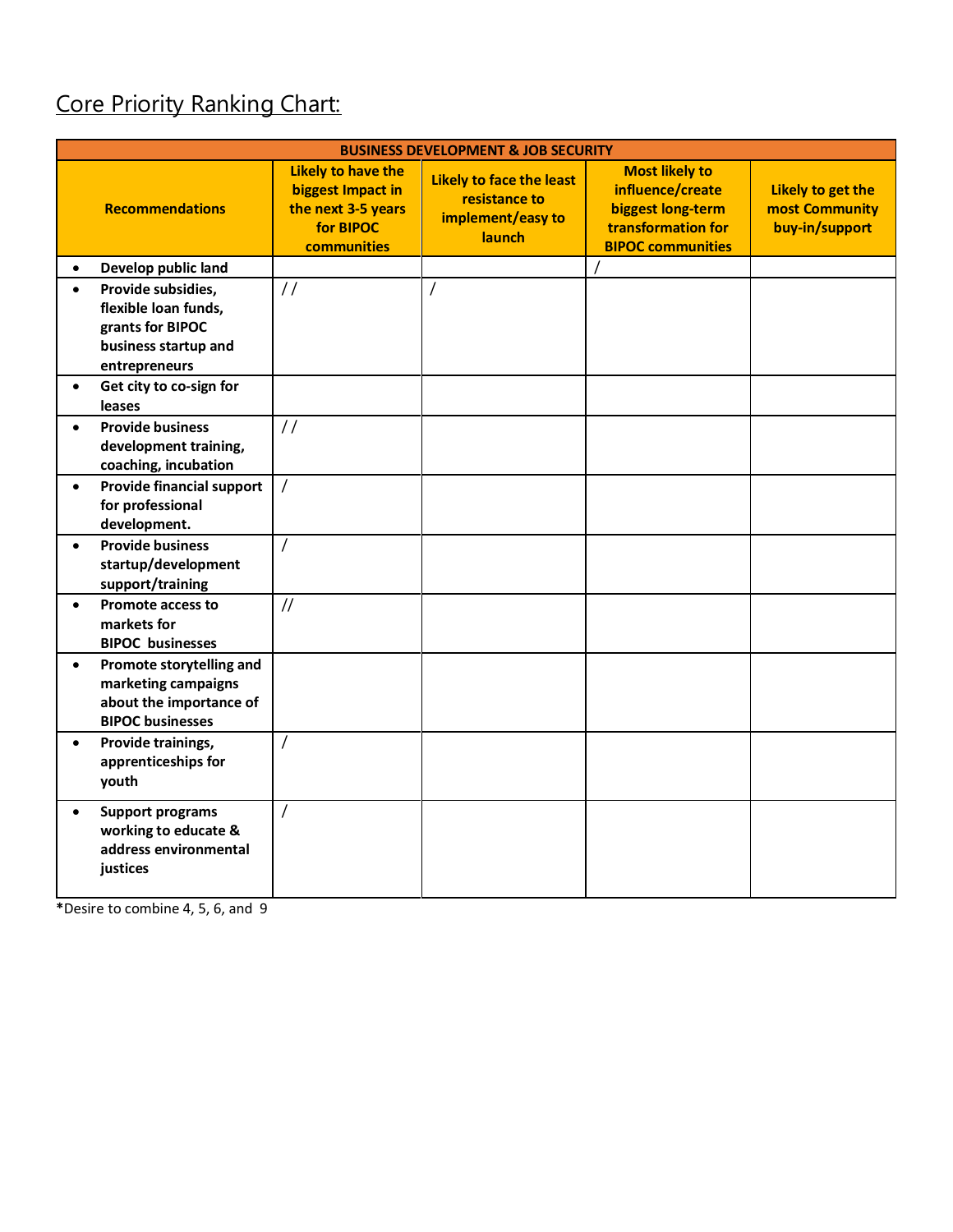| <b>HEALTH DISPARITIES</b>                                                                                                        |                                                                                                  |                                                                                 |                                                                                                                  |                                                       |  |
|----------------------------------------------------------------------------------------------------------------------------------|--------------------------------------------------------------------------------------------------|---------------------------------------------------------------------------------|------------------------------------------------------------------------------------------------------------------|-------------------------------------------------------|--|
| <b>Recommendations</b>                                                                                                           | <b>Likely to have the</b><br>biggest Impact in<br>the next 3-5 years<br>for BIPOC<br>communities | <b>Likely to face the</b><br>least resistance to<br>implement/easy to<br>launch | <b>Most likely to</b><br>influence/create<br>biggest long-term<br>transformation for<br><b>BIPOC communities</b> | Likely to get the<br>most Community<br>buy-in/support |  |
| • Support programs working to<br>educate & address<br>environmental justice (e.g. Got<br>Green & AARTH)                          |                                                                                                  |                                                                                 |                                                                                                                  |                                                       |  |
| • Support treatment programs<br>for BIPOC communities with<br>disparities                                                        | $\prime$                                                                                         |                                                                                 |                                                                                                                  |                                                       |  |
| • Support programs that<br>promote health equity -<br>education and neighborhood<br>clinics (cover bills)                        | $\prime$                                                                                         |                                                                                 |                                                                                                                  |                                                       |  |
| • Funding for health clinics<br>focused on BIPOC community                                                                       | $\prime$                                                                                         |                                                                                 |                                                                                                                  |                                                       |  |
| • Create a wellness center, truth<br>and reconciliation center,<br>education/tutor support                                       | $\prime$                                                                                         |                                                                                 |                                                                                                                  |                                                       |  |
| • Invest in a pipeline of BIPOC<br>folks in healthcare workforce                                                                 | $\prime$                                                                                         |                                                                                 |                                                                                                                  |                                                       |  |
| • Support BIPOC efforts to<br>increase healthy foods,<br>growing food locally,<br>supporting B&! farmers and<br>farm development |                                                                                                  |                                                                                 |                                                                                                                  |                                                       |  |
| • Support community gardens<br>and education on how to grow<br>food                                                              | $\prime$                                                                                         |                                                                                 |                                                                                                                  |                                                       |  |
| • Support programs to promote<br>healthy eating (programs with<br>chefs)                                                         | $\prime$                                                                                         |                                                                                 |                                                                                                                  |                                                       |  |
| • Connect / network / integrate<br>programs                                                                                      | $\prime$                                                                                         |                                                                                 |                                                                                                                  |                                                       |  |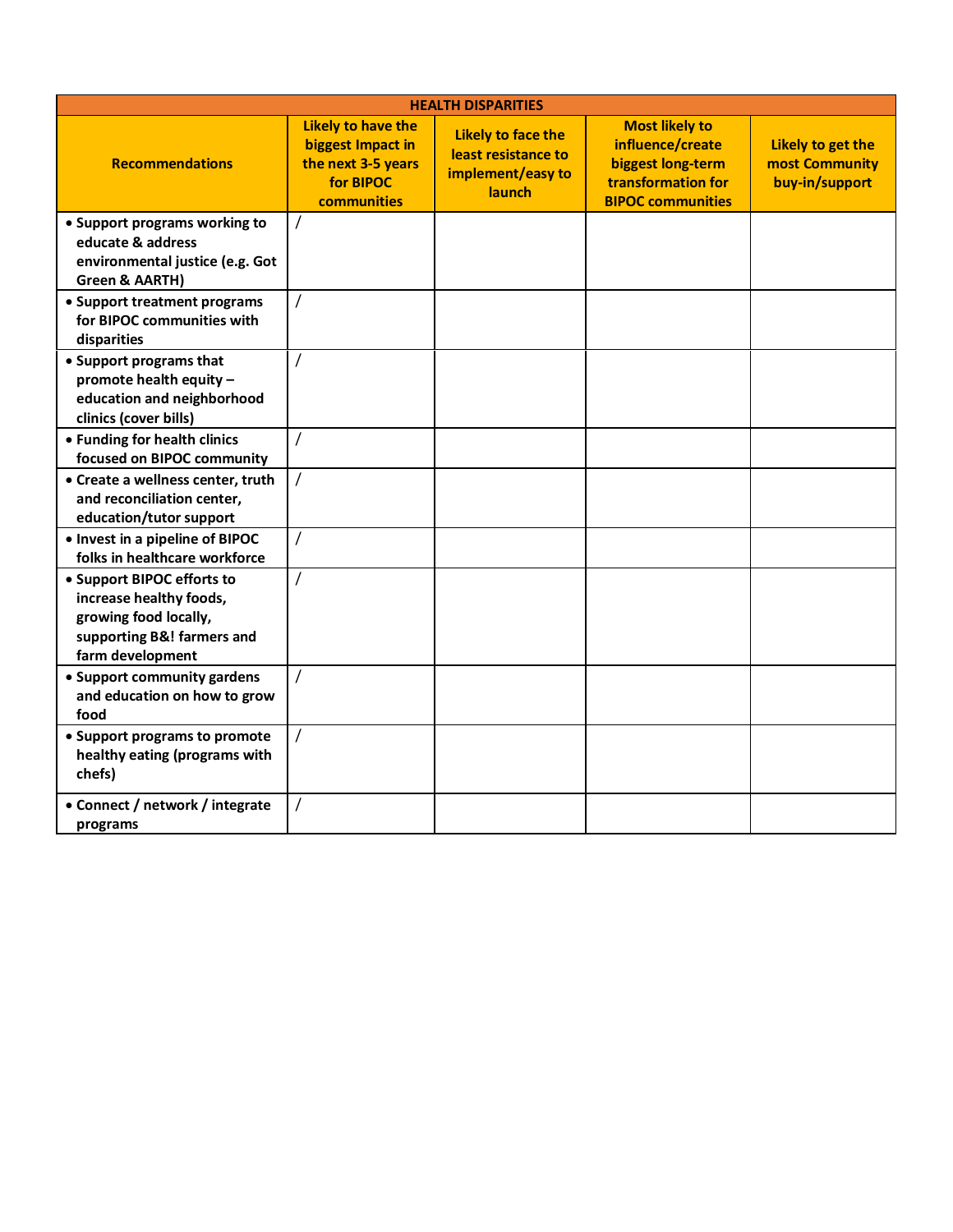| <b>EDUCATIONAL DISPARITIES</b>                                                                                      |                                                                                                  |                                                                                 |                                                                                                                  |                                                       |  |
|---------------------------------------------------------------------------------------------------------------------|--------------------------------------------------------------------------------------------------|---------------------------------------------------------------------------------|------------------------------------------------------------------------------------------------------------------|-------------------------------------------------------|--|
| <b>Recommendations</b>                                                                                              | <b>Likely to have the</b><br>biggest Impact in<br>the next 3-5 years<br>for BIPOC<br>communities | <b>Likely to face the least</b><br>resistance to<br>implement/easy to<br>launch | <b>Most likely to</b><br>influence/create<br>biggest long-term<br>transformation for<br><b>BIPOC communities</b> | Likely to get the<br>most Community<br>buy-in/support |  |
| • Promote programs to<br>develop leadership with<br>BIPOC youth - after school<br>programs and college<br>readiness | $\overline{1}$                                                                                   |                                                                                 |                                                                                                                  |                                                       |  |
| • Provide training and<br>education on cultural history<br>(museums, cultural center)                               | $\frac{1}{2}$                                                                                    |                                                                                 |                                                                                                                  |                                                       |  |
| • Support organizations that<br>provide BIPOC cultural<br>education (e.g. museums,<br>cultural centers, etc.)       | $\frac{1}{2}$                                                                                    |                                                                                 |                                                                                                                  |                                                       |  |
| • Fund programs for formerly<br>incarcerated BIPOC<br>individuals                                                   | $\prime$                                                                                         |                                                                                 |                                                                                                                  |                                                       |  |
| • Fund scholarships to some<br>private schools                                                                      | $\prime$                                                                                         |                                                                                 |                                                                                                                  |                                                       |  |
| • Fund organizations that<br>teach citizens about financial<br>management and credit                                | $\frac{1}{2}$                                                                                    |                                                                                 |                                                                                                                  |                                                       |  |
| • Fund organizations that<br>incorporate other curricula<br>(e.g. environmental<br>education)                       | $\frac{1}{2}$                                                                                    |                                                                                 |                                                                                                                  |                                                       |  |
| • Support safety net program<br>that bridge schools to family                                                       | $\overline{1}$                                                                                   |                                                                                 |                                                                                                                  |                                                       |  |
| • Advocacy for critical levies to<br>drive funding for racial<br>equity                                             | $\prime$                                                                                         |                                                                                 |                                                                                                                  |                                                       |  |